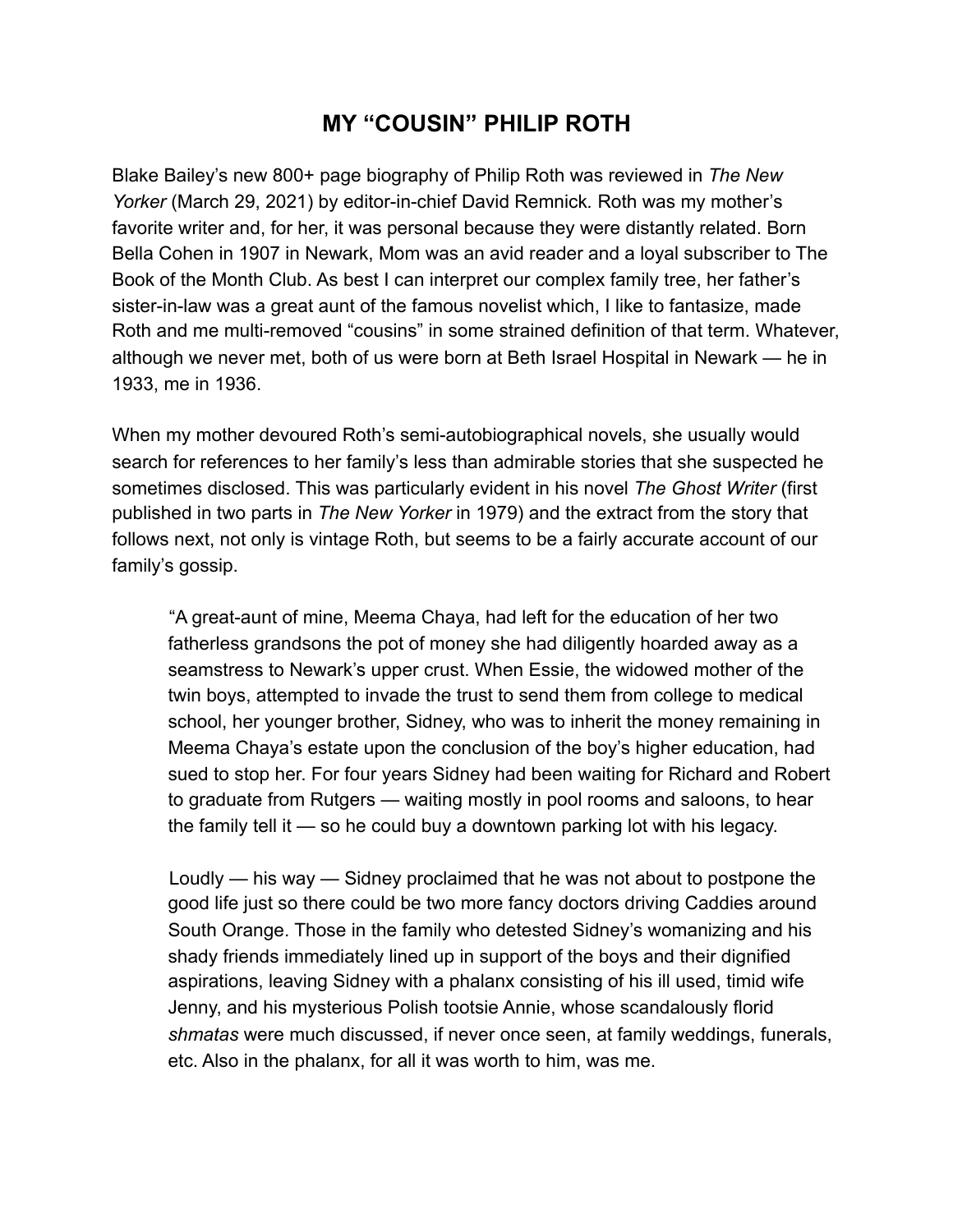My admiration was long-standing, dating back to Sidney's Navy days, when he had won four thousand dollars on the homeward journey of the battleship *Kansas*, and was said to have thrown into the South Pacific, for the sharks to dispose of, a Mississippi sore loser who at the end of an all-night poker game had referred to the big winner as a dirty Jew. The lawsuit, whose outcome hinged on how exhaustive Meema Chaya had meant to be in her will with the ringing words "higher education," was eventually decided by the judge — a *goy* —in Sidney's favor, though within only a few years the Raymond Boulevard parking lot bought with his inheritance became such a hot piece of real estate that it was nationalized out from under him by the Mob. For his trouble they gave Sidney a tenth of what it was worth, and shortly thereafter his heart broke like a balloon in the bed of yet another overdressed bimbo not of our persuasion.

 My cousins Richard and Robert were meanwhile being put through medical school by their iron-willed mother. After she lost the lawsuit, Essie quit her job at a downtown department store and for the next ten years went to work on the road selling shingles and sidings. So iron-willed was she that by the time she had finally bought carpeting and venetians for the new offices leased by Richard and Robert in suburban North Jersey, there was hardly a working-class neighborhood in the state that she hadn't left encased in asphalt.

 Out canvassing one hot afternoon during the twins' internship, Essie had decided to spend an hour in an air-cooled Passaic movie theater. In her thousands of days and nights finding leads and closing deals, this was said to be the first time ever that she stopped to do anything other than than eat and call the boys. But now residencies in orthopedics and dermatology were only just around the corner, and the thought of their advent, combined with the August heat made her just a little light-headed. In the dark movie theater, however, Essie hadn't even time to mop her brow before a fellow in the next seat put his hand on her knee. He must have been a very lonely fellow — it was a very stout knee; nonetheless, she broke the hand for him, at the wrist, with the hammer carried in her purse all these years to protect herself and the future of two fatherless sons."

You can appreciate why my mother and other relatives felt that Roth sometimes went too far in airing their family's dirty linen. (Am I doing the same thing now?) The names were changed and I certainly can't vouch for all the details but, after all, this was a novel and it appears that much of the substance was correct. I do seem to recall my mother saying that the indomitable "Essie" at some point was a policewoman and it's true that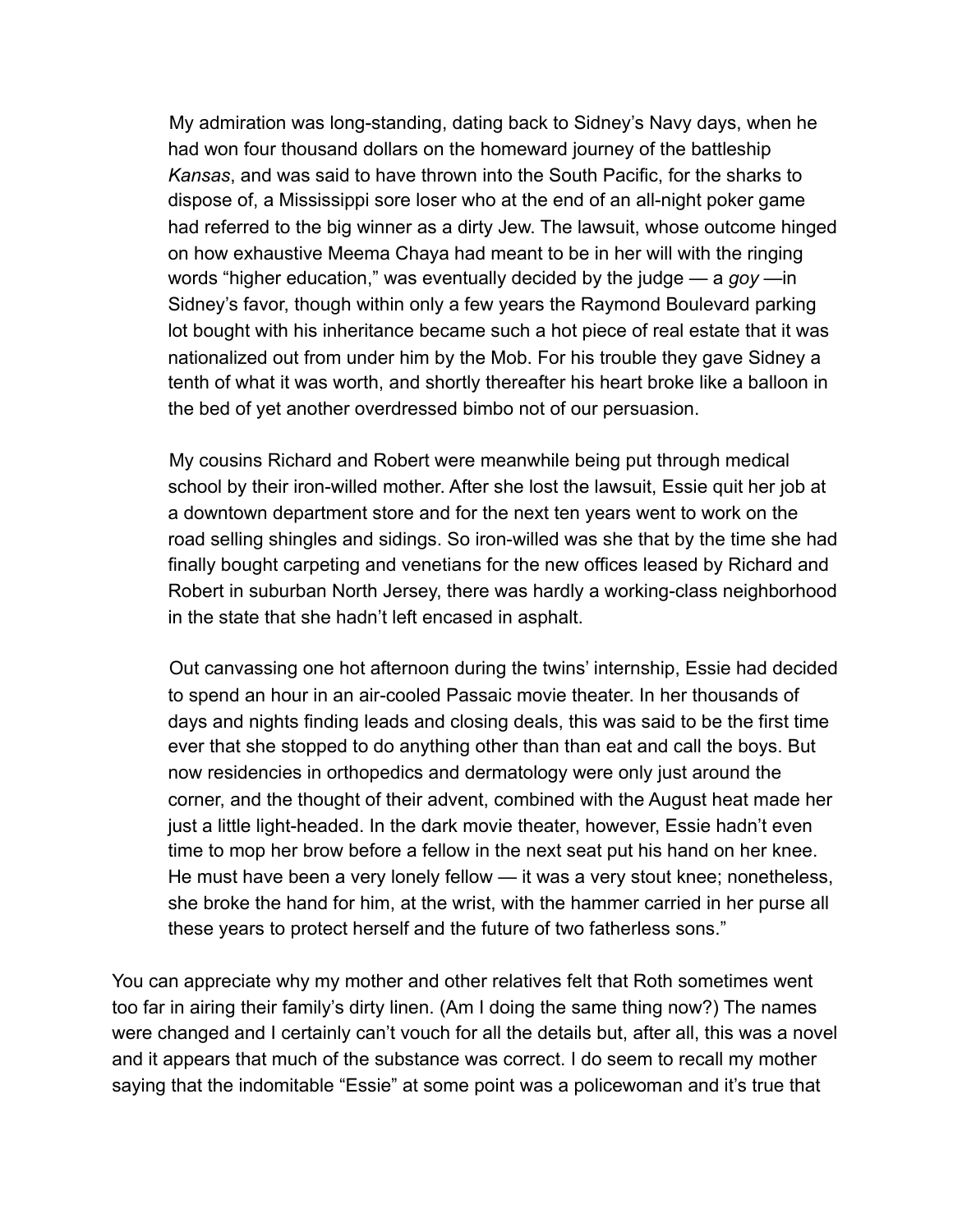both of Roth's twin cousins went on to have long and successful careers — one as a psychiatrist, the other as an infectious disease specialist.

Several years ago, I wrote a medical history essay about polio and began with Philip Roth's novel *Nemesis* that described an epidemic in Newark in 1944. It turned out to be his last novel and the protagonist seemed to me like a dead ringer for my Uncle Lou my mother's brother-in-law. I sent a copy to Roth thinking that he might be amused, but really wasn't surprised that the famously reticent novelist didn't bother to reply.

In 2014 Philip Roth was given an honorary degree at the Jewish Theological Seminary's commencement exercises in New York. He was hailed as "a giant of modern literature" and, according to Blake Bailey, Roth had recognized the proffered degree as a "peace pipe" with the Jewish community. During the ceremony he was especially moved when all the parents were asked to stand and said, "I have about twelve honorary degrees and I have never been at a commencement where parents were applauded for the success of their children."

At the time my son was Dean of the rabbinical school there, so when handshakes and congratulations were being exchanged on the reception line after the ceremony, he had the chance to greet the honoree and tell him he believed that they were distantly related. Roth appeared surprised, but seemed pleased and remarked, "I didn't know that I had a rabbi in the family." The headline the next day in *The Forward* read "PHILIP ROTH, ONCE OUTCAST, JOINS JEWISH FOLD." I wonder what Roth felt about that? After all, he'd answered his many Jewish critics early and often — notably in such essays as "Writing About Jews" (*Commentary*, December, 1963) and "Defender of the Faith" (*The New Yorker*, April, 1959.)

I wondered whether this encounter at JTS might prompt some literary stirring in Roth's mind that might become grist for a future book, but by this time he'd officially retired from creative writing. As Philip Roth explained to a Weequahic High School reporter when summing up his literary career: "I did the best with what I had....I have dedicated my life to the novel: I studied, I taught, I wrote and I read. With the exclusion of almost everything else. Enough is enough! I no longer feel this fanaticism to write what I have experienced in my life."

Although Philip Roth withdrew from writing fiction, he remained a caustic observer of the cultural and political scene: "Just a citizen like anybody else." In early years he'd been a harsh critic of Republican presidents, but that was nothing compared to his dismay over